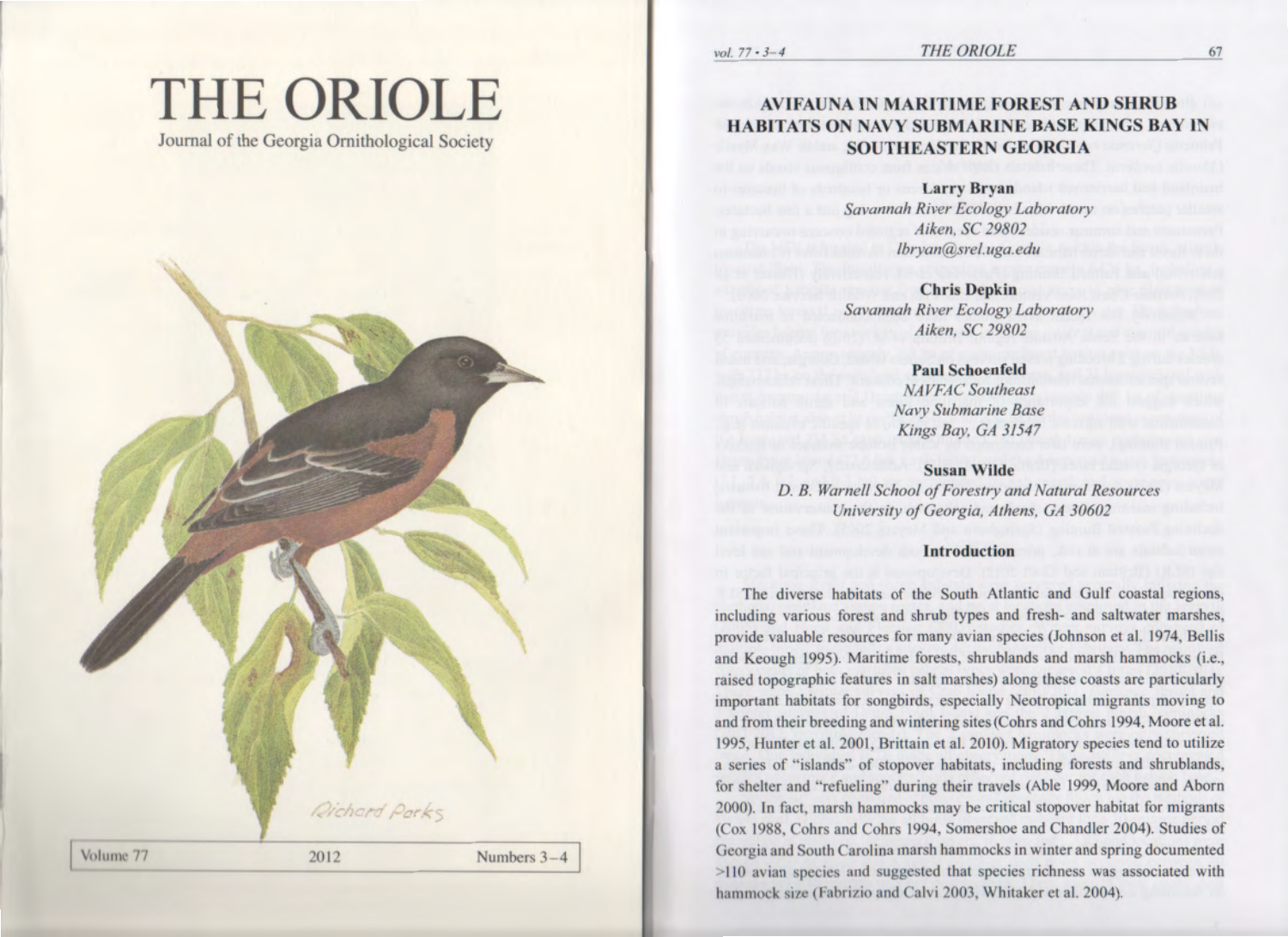vol.  $77 \cdot 3 - 4$ 

Broad-leaf maritime forests are typically dominated by Live Oaks (Quercus virginiana), whereas maritime shrublands are dominated by thickets of Saw Palmetto (Serenoa repens), Yaupon Holly (Ilex vomitoria), and/or Wax Myrtle (Morella cerifera). These habitats range in size from contiguous stands on the mainland and barrier/sea islands covering dozens or hundreds of hectares to smaller patches on marsh islands and hammocks covering just a few hectares. Permanent and summer resident bird species of regional concern occurring in these forest and shrub habitats include the Common Ground-Dove (Columbina *passerina*) and Painted Bunting (*Passerina ciris*), respectively (Hunter et al.

2001, Atlantic Coast Joint Venture and U.S. Fish and Wildlife Service 2008).

Relatively few recent avian studies have been conducted in maritime habitats in the South Atlantic region. Brittain et al. (2010) documented 55 species during 2 breeding season surveys on Sapelo Island, Georgia, and found several species/habitat relationships for species of concern. These relationships, which suggest the importance of maritime forest and shrub habitats in combination with adjacent habitats (e.g., salt marsh) to specific avifauna (e.g., Painted Bunting), were later confirmed by stable isotope analyses of feathers of Georgia coastal birds (Brittain et al. 2012). Additionally, Springborn and Meyers (2005) documented the importance of a diversity of coastal habitats, including maritime forest, shrub and saltmarsh, to the conservation of the declining Painted Bunting (Springborn and Meyers 2005). These important avian habitats are at risk, primarily due to both development and sea level rise (SLR) (Brittain and Craft 2012). Development is the principal factor in the acreage decline of coastal hardwood/maritime forest habitats, whereas SLR poses the greatest risk to the loss of maritime shrub habitats.

The avifauna of the mainland component of Kings Bay Navy Submarine Base (NSB), within the South Atlantic coastal region, has been previously documented during multiple surveying efforts. Kepler and Sykes (1996) employed point counts in spring to document the occurrence of 38 and 47 species on NSB in maritime forest and shrub habitats, respectively. Using the same methodology in spring, Burst and Fleming (2005) documented 29 and 45 species in the same habitat types, respectively, in 2004-2005. Also, Forsythe (2005) censused winter birds along established routes on the facility in 2004 and 2005, recording 31 and 27 species in maritime forest and maritime shrub habitats, respectively.

In 2010, we initiated a 2-year project to document winter and spring avifauna utilizing the maritime forest and shrub habitats of NSB, with emphasis on recording occurrences and observation rates of species of concern and/or listed species. Additionally, we examined species occurrence relative to the "form" (i.e., mainland versus island) of these 2 habitat types.

#### **Methods**

#### Study Area

The NSB is located in Camden County, Georgia, within the South Atlantic Coastal Plain. The installation comprises approximately 6475 ha, including a variety of habitats ranging from urban/developed areas to pine plantation to maritime forest (Live Oak)/shrublands to salt marsh/open water. Thus, the base provides habitat for a variety of avifauna, including resident and migrant species of concern. Approximately 768 ha of maritime forest habitat exist on the NSB, with 737 ha on the mainland component of the base, and 31 ha associated with marsh hammocks and Drum Point Island. Approximately 465 ha of maritime shrub habitat also exist on the NSB, with 252 ha on the mainland component of the base, and 213 ha associated with the Crab Island dredge containment site. Drum Point Island (22.6 ha), Crab Island, and the 4 surveyed marsh hammocks (5.1, 2.4, 0.7, and 0.3 ha) are surrounded by salt marsh and some open water habitats.

#### Surveys

Maritime forest and shrub habitats were surveyed generally utilizing the methods, mainland survey routes, and point locations employed in the Forsyth (2005) and Burst and Fleming (2005) studies. Winter surveys consisted of multiple timed, meandering surveys during November-February. The mainland components of both maritime habitat types were surveyed 4 times (2010/2011). There were 2 winter surveys of Crab Island (2010/2011; maritime shrub) and 3 winter surveys of Drum Point Island and the 2 largest marsh hammocks (2011/2012; maritime forests). The 2 smallest hammocks were only surveyed twice. One individual (CD) made all observations. These surveys documented species occurrence and species/birds observed per hour for each habitat type.

Spring surveys consisted of point counts generally following the methods of Hamel et al. (1996), tallying all birds observed or heard for a 10-minute period regardless of distance, including flyovers, in May-June. All point locations were spaced >250 m apart and a single count at each point occurred between 30 minutes prior to sunrise to 3 hrs post-sunrise. There were 28 total established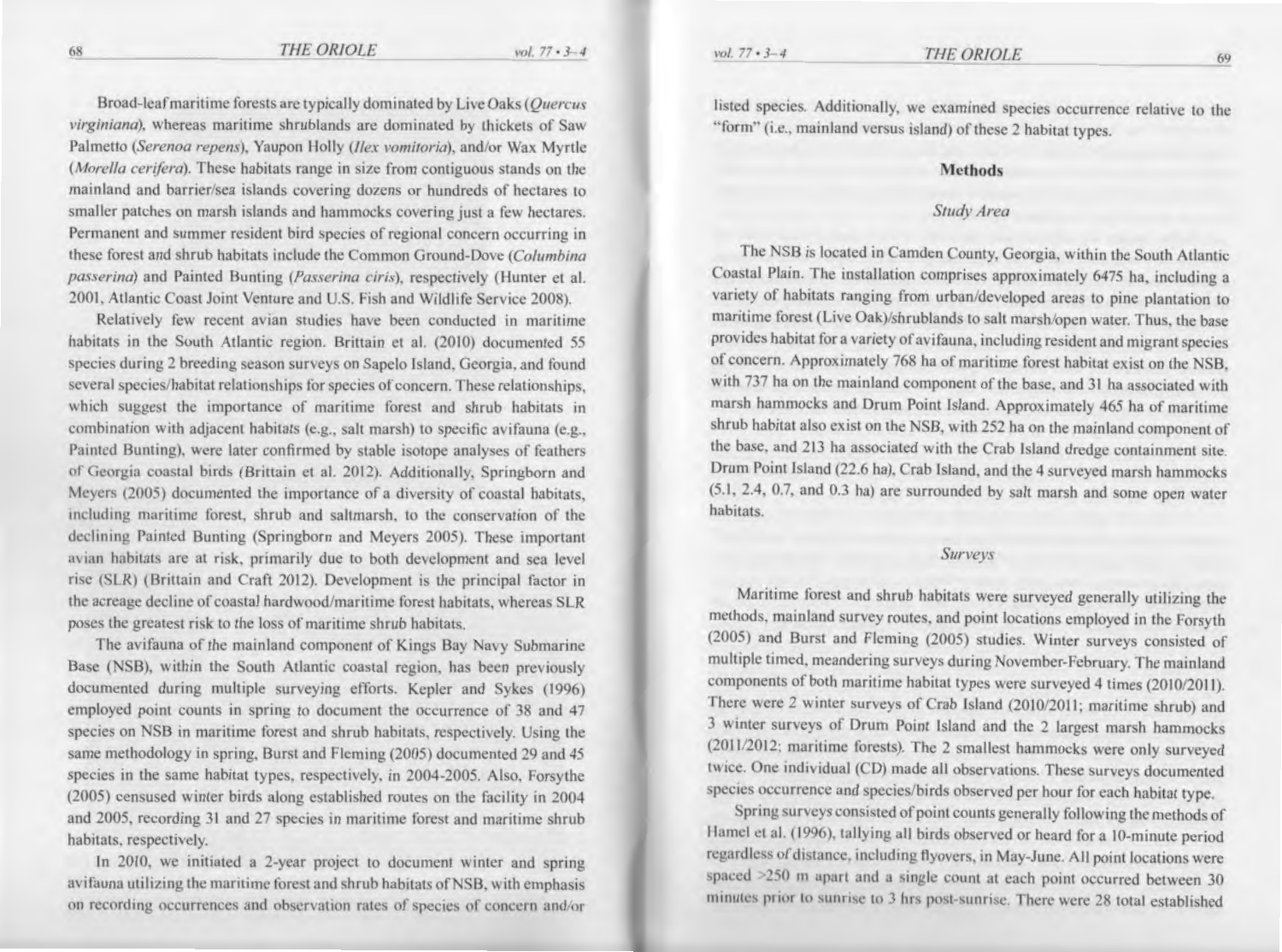points within maritime forest habitat, including 10 total points on the island component (i.e., 4 points on Drum Point Island and 6 total points on the 4 marsh hammocks, including 2 each on the 2 larger hammocks). There were 26 total count points in maritime shrub habitat, including 6 on Crab Island. One individual (CD) made all observations, documenting species occurrence and average species/birds observed per point.

Avian species abundance data for both (winter and spring) seasonal surveys were examined relative to the 2 principal habitat types: maritime forest and maritime shrub. In addition, given the contrast in surveyed habitat types relative to adjoining habitat types (i.e., upland versus salt marsh/open water), we further examined avifauna in island/hammock habitat types (maritime oak and shrubland) relative to similar mainland habitat types. We arbitrarily defined "common" or more abundant species as those averaging *>S* individuals per hour (ind/hr) for winter surveys and >1 individual per point (ind/point) for spring point counts. Scientific names of all observed avifauna are listed in Tables 2 and 3.

#### **Species of Concern**

Although all species detected per the methodology above were recorded, special consideration was given to those species listed as "Highest" and "High" priority in the South Atlantic Migratory Bird Initiative Conservation Plan (SAMBI) (Atlantic Coast Joint Venture and U.S. Fish and Wildlife Service 2008) and/or listed as "Extremely High" and "High" priority species for the South Atlantic Region by Partners in flight (PIF) (Hunter et al. 2001).

#### Results

Overall, 117 avian species were observed in the 2 maritime habitats during the study, including 31 species of concern (Tables 1-3). Surveys in maritime forest habitats documented 69 avian species during winter and 47 species during spring, including 12 and 10 species of concern, respectively. Surveys in maritime shrub habitats documented 60 avian species during winter and 61 species during spring, including II and 17 species of concern, respectively. For maritime forest habitats, our surveys suggested that overall species abundance was greater during the winter than spring for both habitat forms (i.e., mainland and island), with an especially pronounced difference in abundance of bird species suggested between seasons in island forests (Table 1). For maritime shrub habitats, overall seasonal bird species abundance was relatively equal, although spring abundance was greater for the mainland shrublands and winter abundance was greater for the island shrublands (Table 1). The most common winter species recorded included Yellow-rumped Warbler, American Robin, Northern Cardinal, and Savannah Sparrow, whereas Northern Cardinal, Carolina Wren, and White Ibis were most common in spring surveys.

The most common winter species recorded in both habitat types and forms were Yellow-rumped Warblers, whose observations ranged from 10-30 ind/hr, and American Robins, whose observations ranged from 4-45 ind/hr among all habitat types and forms except island maritime shrub, where they were not seen. Other common (>5 ind/hr) species in winter mainland maritime forest habitats were Turkey Vulture, Ruby-crowned Kinglet, Tufted Titmouse, and Red-bellied Woodpecker. Species common to both mainland and island maritime shrublands in winter were Savannah Sparrow and Mourning Dove.

The most common species recorded in spring among all habitat types and forms were Northern Cardinal, averaging >1 ind/point, and Carolina Wren, averaging 1.28 ind/point in forests and 0.6 ind/point in shrub habitat. Common, habitat-specific spring species included Bobolink (2.8 ind/point) and Northern Parula (1.28 ind/point), which were found in mainland maritime forests, and White Ibis  $(>2$  ind/point), which was found in maritime shrub habitats.

The 31 species of concern observed included resident, spring resident (breeding season). and migrants; several exhibited habitat-related and/or seasonal trends in occurrence (Table 2). Wood Stork and Eastern Towhee were observed during both seasonal (winter and spring) surveys in all maritime habitats and forms. Northern Parula was also observed during both seasonal surveys, but primarily in mainland and island maritime forest habitats during the spring. Common Ground-Dove and Loggerhead Shrike were observed during winter and spring in maritime shrub habitats, although the grounddoves were more prevalent on the islands and shrikes were more prevalent on the mainland. Painted Bunting was observed in maritime shrub habitats during spring, as was Willet and several wading bird species of concern (e.g., Snowy Egret, Tricolored Heron). Species of concern observed only during winier surveys included American Kestrel in shrub habitat and several non-resident sparrows, such as Vesper Sparrow, in or adjacent to maritime forest or shrub habitats (Table 2).

Observation rates for the more common species of concern were highly variable among habitats and seasons, although none averaged >5 ind/hr during winter surveys, and only 6 species exceeded 1 ind/hr in winter (Table 2). For the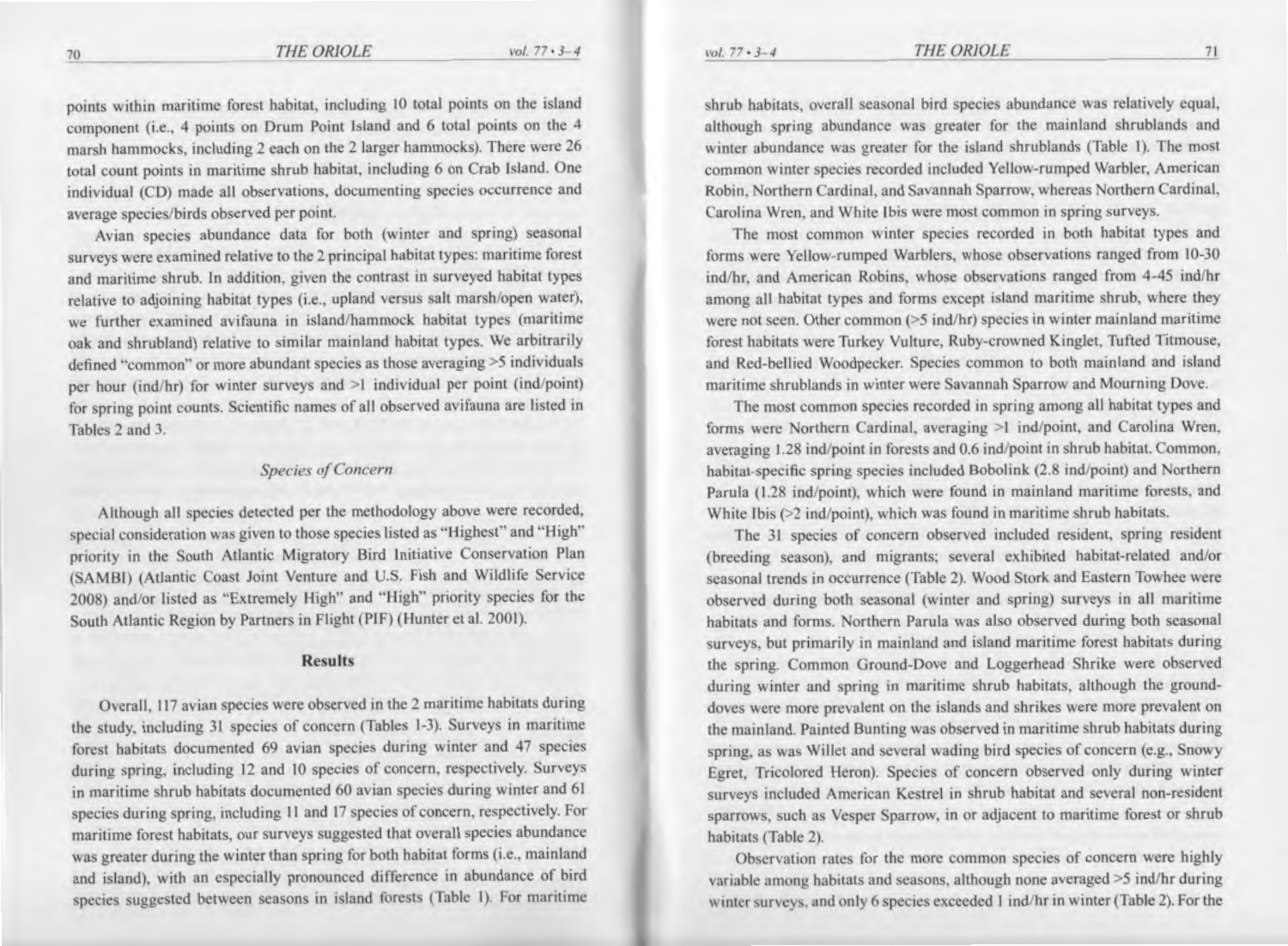spring surveys, White Ibis was common (>1 ind/point) in mainland maritime forest and both maritime shrub forms. Common Ground-Dove, Eastern Towhee, and Painted Bunting were also common in island maritime shrub habitats, and Northern Parula was common within mainland maritime forest habitat.

#### Discussion

The NSB offers multiple diverse and apparently resource-abundant habitats for winter resident, spring resident (breeding season), and migratory avifauna. Overall species abundance observed here was somewhat similar to that reported from other South Atlantic coastal habitats (Fabrizio and Calvi 2003, Whitaker et al. 2004, Brittain et al. 2010), as well as to earlier surveys of NSB (Kepler and Sykes 1996, Burst and Fleming 2005, Forsythe 2005). As in previous studies, occurrence of all avian species, including species of concern, varied both by habitat type (maritime forest vs. shrub), habitat form (mainland vs. island). and season (winter vs. spring). For example, the increased species abundance observed in the spring maritime shrub surveys was largely due to sightings of wading bird and other waterbird species of concern that breed locally on NSB. However, detailed comparisons to other studies are problematic due to differences in methodology and effort.

There are important considerations regarding species abundance recorded at NSB in this study relative to habitats, habitat forms, and seasonality. Concerning habitat form (mainland vs. island), the mainland survey areas were generally embedded in relatively large areas of maritime forest or shrub habitat, and thus the bird species encountered were likely to be traditionally associated with one of these specific habitat types. In contrast, the survey areas on the islands were various-sized (often small) patches of habitat types generally surrounded by salt marsh habitat and/or open water (e.g., Crab and Drum Point Islands); thus, several of the observed species may have been be more typically associated with edge or salt marsh/open water habitats than with maritime forest/shrub habitats found on islands. For example, several marsh-associated species such as Marsh Wren, Seaside Sparrow, Nelson's Sparrow, and Saltmarsh Sparrow were documented in maritime forests and shrublands on islands. Similarly, White Ibis, which utilizes salt marshes as foraging habitat, was documented as a prevalent species in both maritime habitats simply because it was observed in large flocks flying to marshes during the surveys.

We also note that the mainland habitat surveys in this study were more rigorous than island habitat surveys relative to the total number of winter

surveys (4 for the mainland vs. 2-3 per island, respectively) and total number of survey points (38 points for the mainland vs. 16 for islands). Additionally, survey methodology varied seasonally (spring point counts vs. winter meandering walks). These differences in survey effort may have resulted in more and/ or different species recorded. Concerning seasonal trends, the timing of the surveys was such that the varied arrival/departure times of certain migrants (e.g., Bobolink) resulted in high counts for these species during the spring surveys -- a period typically associated with summer resident/breeding birds. Similarly, Northern Parula was occasionally observed in late winter surveys, suggesting a year-round residence, when it likely was just returning to the region.

#### Conclusion

Bird species found on the NSB benefit from both diverse and rare habitats, as well as from the juxtaposition of these habitats within the regional landscape. Among the 31 documented species of concern were *5* of the region's most atrisk species of concern: Wood Stork (federally endangered species), Painted Bunting, Loggerhead Shrike, Common Ground-Dove and Saltmarsh Sparrow. Whereas Wood Stork (and other wading bird species of concern) breeds locally and utilizes local fresh- and saltwater marshes, Painted Bunting and Common Ground-Dove, as well as Northern Paruta and Eastern Towhee, are habitatspecialists that typify the avifauna that utilize maritime forest and shrub habitats within this region and benefit from conservation of these habitats.

#### Acknowledgements

Tim Keyes of the Georgia Department of Natural Resources (GDNR) provided insights helpful to the design of this study. Jacob Thompson of the GDNR provided a habitat map of the NSB. Peter Stangel improved earlier drafts of this manuscript. The project was funded by a grant from the U.S. Navy to the U.S. Fish and Wildlife Service and, subsequently, to the University of Georgia. The project was also partially supported by DOE Award Number DE-FC09- 07SR22506 to the University of Georgia Research Foundation.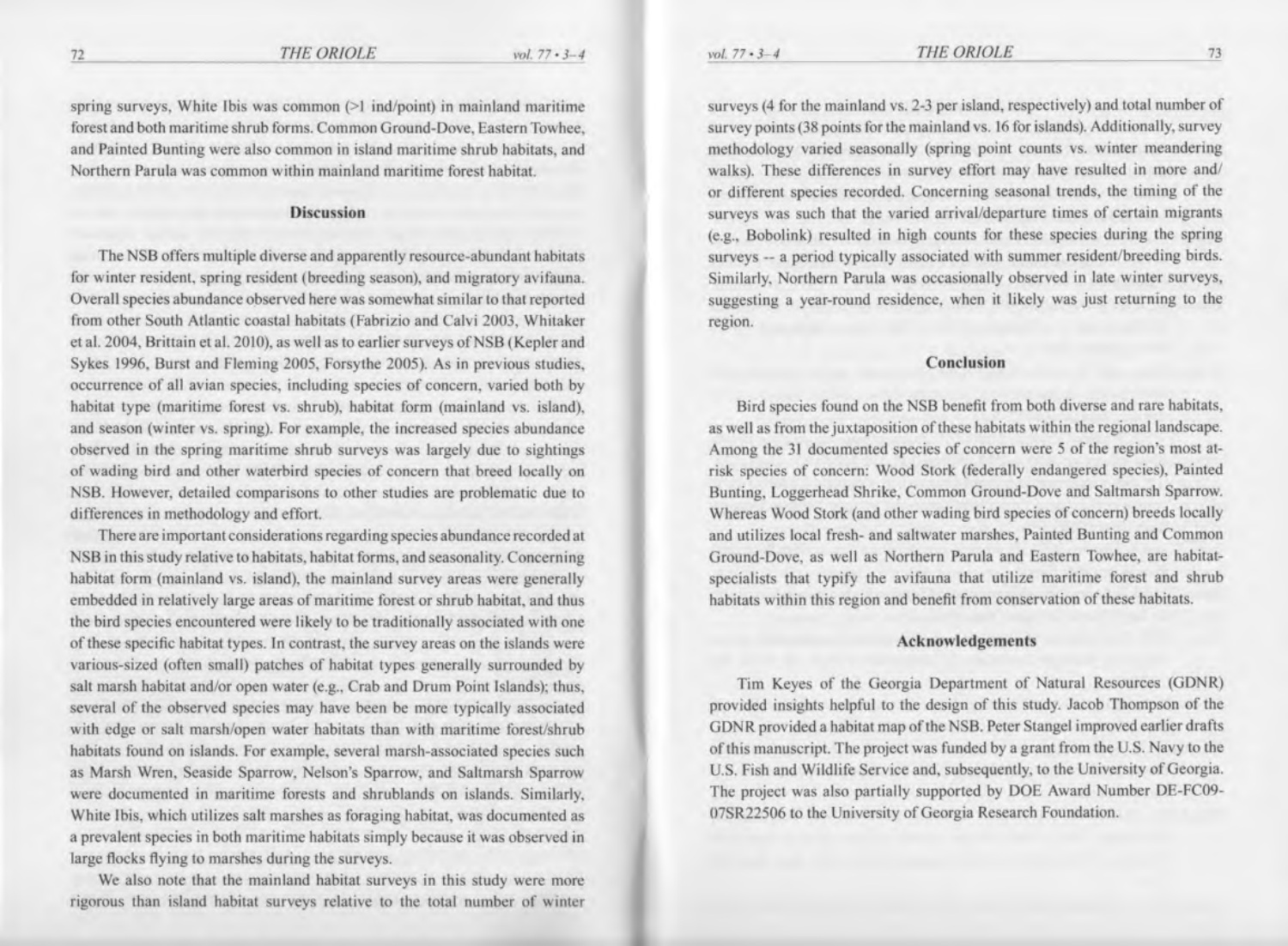- Atlantic Coast Joint Venture and U.S. Fish and Wildlife Service, 2008. The South Atlantic migratory bird initiative implementation plan. An integrated approach to conservation of "all birds across all habitats." 104 p. [http:// www.acjv.org/SAMBI/SAMBI Plan 12 08.pdf]
- Able, K.P. 1999. Conservation of birds on migration. In: K.P. Able, ed. Gatherings of angels: Migrating birds and their ecology. p. 169-178. Comstock Books, Ithaca, NY.
- Bellis, V.J., and J.R. Keough. 1995. Ecology of maritime forests of the southern Atlantic coast: A community profile. USDI-National Biological Survey, Biological Rep. No. 30, 95 p.
- Brittain, R.A., and C.B. Craft. 2012. Effects of sea-level rise and anthropogenic development on priority bird species habitats in coastal Georgia, USA. Environ. Manage. 49:473-482.
- , V.J. Meretsky, and C.B. Craft. 2010. Avian communities of the Altamaha River estuary in Georgia, USA. Wilson Bull. 122:532-544.
- , A. Schimmelmann, D.F. Parkhurst, and C.B. Craft. 2012. Habitat use of coastal birds inferred from stable carbon and nitrogen isotopes. Estuaries and Coasts 35:633-645.
- Burst, T., and R. Fleming. 2005. Neotropical migratory bird survey, Navy Submarine Base, Kings Bay, GA.
- Cohrs, D., and D. Cohrs. 1994. Sixteen years of banding birds during fall migration on Jekyll Island, Georgia. Oriole 59:37-48.
- Cox, J. 1988. The influence of forest size on transient and resident bird species occupying maritime hammocks of northeastern Florida. Fl. Field Nat.  $16:25-34.$
- Fabrizio, L., and M.S. Calvi. 2003. Georgia's marsh hammocks: A biological survey. Report by the Southern Environmental Law Center, Durham, NC.
- Forsythe, D.M. 2005. Winter bird communities at Sub Base Kings Bay, Georgia, November 2004 through February 2005. Final project report to: Burst, T. and R. Fleming.
- Hamel, P.B., W.P. Smith, D.J. Twedt, J.R. Woehr, E. Morris, R.B. Hamilton, and R.J. Cooper. 1996. A land manager's guide to point counts of birds in the Southeast. USDA Southern Forest Research Station, Gen. Tech. Rep. SO1 20.

Hunter, W.C., L.H. Peoples, and J. Collazo. 2001. Partners in Flight bird conservation

plan for the South Atlantic Coastal Plain. American Bird Conservatory. [http://www.partnersinflight.org/bcps/p1\_03su.html]

- Johnson, A.S., H.O. Hillstad, S.F. Shanholtzer, and G.F. Shanholtzer. 1974. An ecological survey of the coastal region of Georgia. National Park Service Scientific Monograph Series No. 3.
- Kepler, C.B., and P.W. Sykes, Jr. 1996. Habitat use by forest birds on Kings Bay Naval Submarine Base, Camden County, Georgia. Final Project Report to Kings Bay Environmental, Kings Bay Submarine Base.
- Moore, F.R., and D.A. Aborn. 2000. Mechanisms of en route habitat selection: How do migrants make habitat selections during stopover? Stud. Avian Biol. 20:34-42.
	- , S.A. Gauthreaux Jr., P. Kerlinger, and T.R. Simons. 1995. Habitat requirements during migration: Important link in the conservation of Neotropical landbird migrants. In: T.E. Martin and D.M Finch, eds. Ecology and management of Neotropical migratory birds: A synthesis and review of critical issues. p. 121-144. Oxford University Press, NY.
- Somershoe, S.G., and C.R. Chandler. 2004. Use of oak hammocks by Neotropical migrant songbirds: The role of area and habitat. Wilson Bull. 116:56-63.
- Springborn, E.G., and J.M. Meyers. 2005. Home range and survival of breeding painted buntings on Sapelo Island, Georgia. Wildl. Soc. Bull. 33:1432-1439.
- Whitaker, J.D., J.W. McCord, P.P. Maier, A.L. Segars, M.L. Rekow, N. Shea, J. Ayers, and R. Browder. 2004. An ecological characterization of coastal hammock islands in South Carolina. Final Report to Ocean and Coastal Resources, SC-DHEC, Project #475774.

74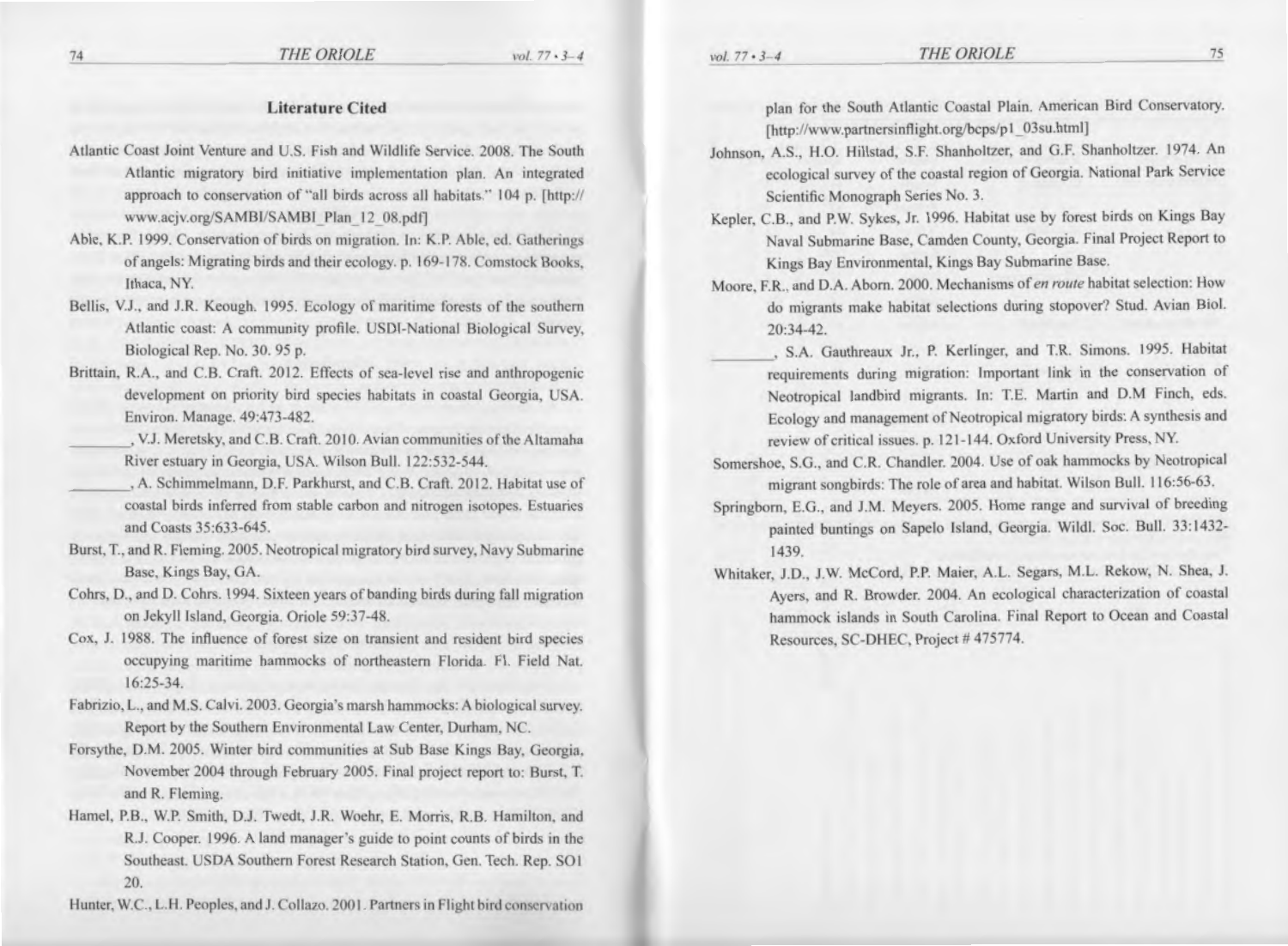vol.  $77 \cdot 3 - 4$ 

Table 1. Avian species abundance observed in maritime forest and maritime shrub habitats on Kings Bay Navy Submarine Base during winter and spring surveys, 2010-2012.

| <b>Habitat type</b>            | <b>Habitat</b> location | Season        | <b>Species</b> | SOC <sup>1</sup> |
|--------------------------------|-------------------------|---------------|----------------|------------------|
| <b>Maritime</b> forest         | Combined <sup>2</sup>   | Winter        | 69             | 12               |
|                                |                         | Spring        | 47             | 10               |
|                                | Mainland                | Winter        | 49             | 6                |
|                                |                         | Spring        | 37             | 8                |
|                                | Island/hammock          | Winter        | 57             | 8                |
|                                |                         | <b>Spring</b> | 33             | 6                |
| Maritime shrub                 | Combined <sup>2</sup>   | Winter        | 61             | 11               |
|                                |                         | Spring        | 60             | 17               |
|                                | Mainland                | Winter        | 50             | 6                |
|                                |                         | Spring        | 57             | 16               |
|                                | Crab Island             | Winter        | 34             | 8                |
|                                |                         | Spring        | 21             | 9                |
| Combined habitats <sup>3</sup> |                         | Winter        | 88             | 19               |
|                                |                         | Spring        | 70             | 19               |

'Species of Concern based on the South Atlantic Migratory Bird Initiative Conservation<br>Plan and the Partners in Flight protocol.

<sup>2</sup>Includes data for both mainland and island habitats.

<sup>3</sup>Data for maritime forest and maritime scrub habitats combined.

|                                                      |          |          | Maritime forest  |           |                |                              |            | Maritime shrub               |          |
|------------------------------------------------------|----------|----------|------------------|-----------|----------------|------------------------------|------------|------------------------------|----------|
|                                                      |          |          | Winter           | Spring    |                |                              | Winter     | Spring                       |          |
|                                                      |          | Mainland | $\rm Island^2$   | Mainland  | $\rm Island^2$ | Mainland Island <sup>3</sup> |            | Mainland Island <sup>3</sup> |          |
| Species of concern                                   | Effort': | 3.35 hrs | 10.40 hrs        | 18 points | 8 points       | 5.10 hrs                     | $6.00$ hrs | 20 points                    | 6 points |
| Brown Pelican (Pelecanus occidentalis)               |          |          | $\overline{0}$ . |           |                |                              |            |                              | ï        |
| Snowy Egret (Egreta thula)                           |          |          |                  |           |                |                              |            | 0.25                         | 0.33     |
| Tricolored Heron (Egretta tricolor)                  |          |          |                  |           |                |                              |            | 0.60                         | 0.67     |
| Little Blue Heron (Egretta caerula)                  |          |          |                  |           |                | 0.20                         |            | 0.25                         | 0.50     |
| Black-crowned Night-Heron<br>(Nycticorax nycticorax) |          | 0.30     |                  |           |                |                              |            |                              |          |
| Yellow-crowned Night-Heron<br>(Nyctanassa violacea)  |          |          |                  |           |                |                              |            | 0.10                         |          |
| White ibis (Eudocinus albus)                         |          | 0.30     |                  | 0.06      | 1.30           |                              |            | 12.95                        | 2.67     |
| Wood Stork (Mycteria americana)                      |          | ,        | 0.19             | 0.28      | 0.10           | 0.20                         |            | 0.15                         |          |
| Northern Harrier (Circus cyaneus)                    |          |          |                  |           |                | i                            | 0.33       |                              |          |
| American Kestrel (Falco sparverius)                  |          |          |                  |           |                | 1.37                         | 0.50       |                              |          |
| Northern Bobwhite (Colinus virginianus)              |          |          |                  | 0.11      |                |                              |            |                              |          |
| Common Moorhen (Gallimula chloropus)                 |          | 0.30     |                  | 0.06      |                |                              |            |                              |          |
| American Oystercatcher<br>(Haematopus palliatus)     |          |          |                  |           |                |                              |            |                              | 0.17     |
| Willet (Tringa semipalmata)                          |          |          |                  |           |                |                              |            | 0.15                         | 0.67     |
| Common Ground-dove (Columbina passerina)             |          |          | 0.10             |           |                |                              | 1.00       | 0.05                         | 1.33     |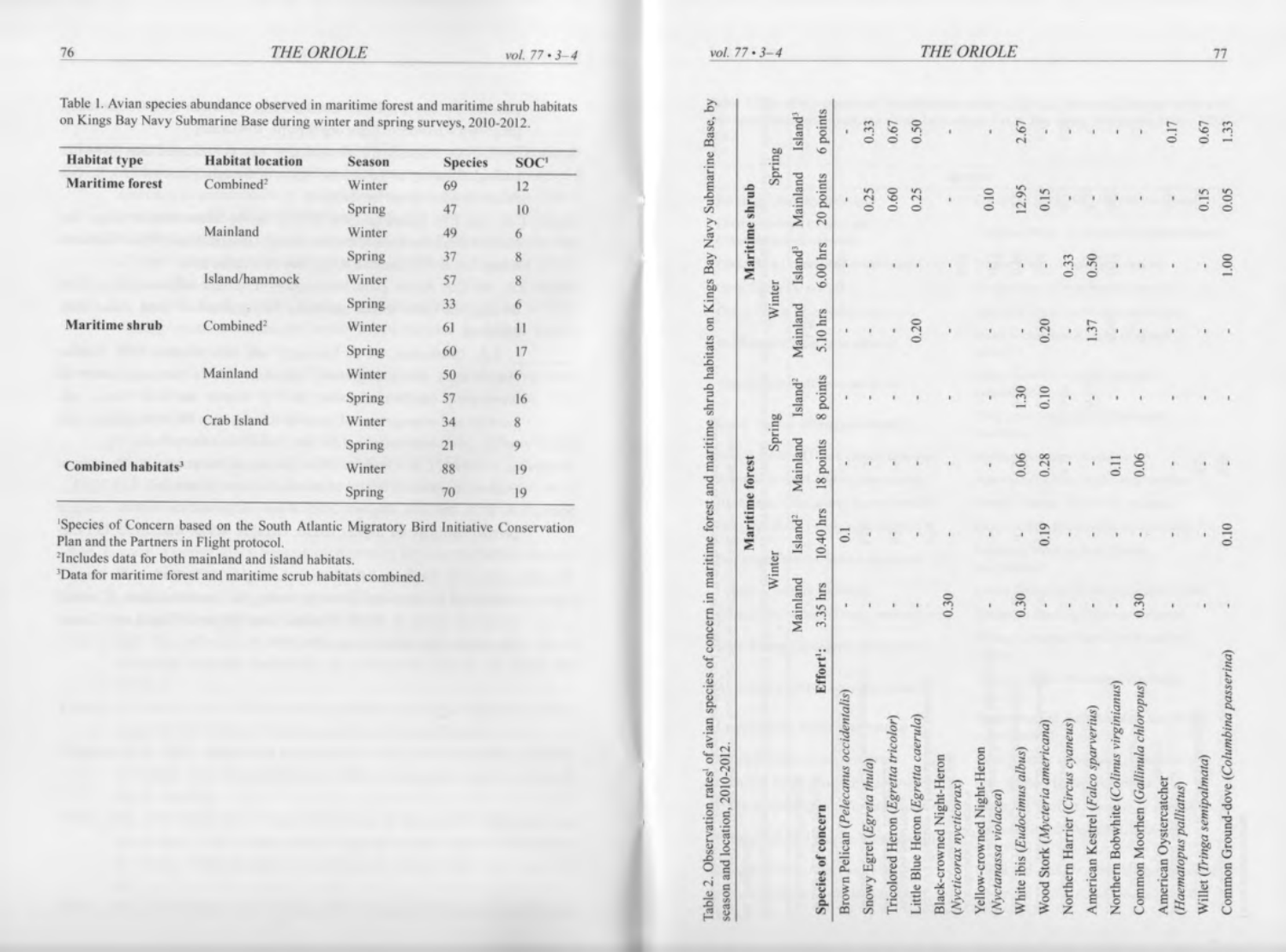| Table 2 continued.                                                                                                                            |                      |                |                  |                  |                          |                      |      |     |            |
|-----------------------------------------------------------------------------------------------------------------------------------------------|----------------------|----------------|------------------|------------------|--------------------------|----------------------|------|-----|------------|
| Yellow-billed Cuckoo (Coccyzus americanus)                                                                                                    |                      |                |                  |                  |                          |                      | 0.10 |     | 78         |
| Chimney Swift (Chaetura pelagica)                                                                                                             |                      |                | $0.06$<br>$0.17$ |                  |                          |                      | 0.30 |     |            |
| (Melanerpes erythrocephalus)<br>Red-headed Woodpecker                                                                                         |                      |                |                  |                  |                          |                      | 0.05 |     |            |
| Northern Flicker (Colaptes auratus)                                                                                                           | 0.10                 |                |                  |                  |                          |                      | ł    |     |            |
| Loggerhead Shrike (Lanius ludovicianus)                                                                                                       | $\ddot{\phantom{0}}$ |                |                  | ï                | 0.98                     | 0.17                 | 0.25 |     |            |
| Brown Thrasher (Toxostoma rufum)                                                                                                              |                      |                |                  | 0.10             | ×                        | $\bar{ }$            | 0.20 |     |            |
| Painted Bunting (Passerina ciris)                                                                                                             |                      |                | $\overline{0}$ . |                  | $\overline{\phantom{a}}$ | ł,                   | 0.25 | S.  |            |
| Eastern Towhee (Pipilo erythrophthalmus)                                                                                                      | 0.90                 | 0.29           | ı                | $0.60$<br>$0.40$ | 0.59                     |                      | 0.80 | EL. |            |
| Northern Parula (Setophaga americana)                                                                                                         | 0.60                 | $\overline{0}$ | 128              |                  | ł,                       | 0.33<br>0.10<br>0.17 | 0.10 |     |            |
| Le Conte's Sparrow (Ammodramus leconteii)                                                                                                     |                      |                |                  |                  |                          |                      |      |     |            |
| (Ammodramus savannarum)<br>Grasshopper Sparrow                                                                                                |                      |                |                  |                  |                          | 0.17                 |      |     | THE ORIOLE |
| is nelsoni<br>Nelson's Sparrow (Ammodrami                                                                                                     |                      | 0.19           |                  |                  |                          |                      |      |     |            |
| (Ammodramus caudacutus)<br>Saltmarsh Sparrow                                                                                                  |                      | 1.15           |                  |                  |                          |                      |      |     |            |
| Seaside Sparrow (Ammodramus maritimus                                                                                                         |                      | 1.06           |                  |                  |                          |                      |      |     |            |
| mineus)<br>Vesper Sparrow (Pooecetes gra                                                                                                      |                      |                |                  |                  |                          | š                    |      |     |            |
| (Zonotrichia atricapilla)<br>White-throated Sparrow                                                                                           |                      |                |                  |                  | 1.18                     |                      |      |     |            |
| Winter observation rates = average number of individuals observed per hour; spring observation rates = average number of individuals observed |                      |                |                  |                  |                          |                      |      |     | vol. 7     |
| more consumption of int                                                                                                                       |                      |                |                  |                  |                          |                      |      |     |            |

 $7 \cdot 3 - 4$ 

vol.  $77 \cdot 3 - 4$ 

 $\overline{2}$ 

per count point.<br>"Island maritime forest habitat was located on marsh hammocks and Drum Point Island.<br>"Island maritime shrub habitat was located on Crab Island dredge spoil containment area.

|                                                     | <b>Species</b>                                          |
|-----------------------------------------------------|---------------------------------------------------------|
| Anhinga (Anhinga anhinga)                           | Carolina Chickadee (Poecile carolinensi.                |
| Double-crested Cormorant<br>(Phalacrocorax auritus) | Carolina Wren (Thyrothorus ludovicianu                  |
| Great Blue Heron (Ardea herodias)                   | House Wren (Troglodytes aedon)                          |
| Great Egret (Ardea alba)                            | Sedge Wren (Cistothorus platensis)                      |
| Green Heron (Butorides virescens)                   | Marsh Wren (Cistothorus palustris)                      |
| Bufflehead (Bucephala albeola)                      | Golden-crowned Kinglet (Regulus<br>satrapa)             |
| Turkey Vulture (Cathartes aura)                     | Ruby-crowned Kinglet (Regulus<br>calendula)             |
| Black Vulture (Coragyps atratus)                    | Blue-gray Gnatcatcher (Polioptila<br>caerulea)          |
| Red-shouldered Hawk (Buteo lineatus)                | Eastern Bluebird (Sialia sialis)                        |
| Red-tailed Hawk (Buteo jamaicensis)                 | American Robin (Turdus migratorius)                     |
| Bald Eagle (Haliaeetus leucocephalus)               | Hermit Thrush (Catharus guttatus)                       |
| Cooper's Hawk (Accipiter cooperii)                  | Gray Catbird (Dumetella carolinensis)                   |
| Peregrine Falcon (Falco peregrinus)                 | Northern Mockingbird (Mimus<br><i>polyglottos</i> )     |
| Osprey (Pandion haliaetus)                          | Cedar Waxwing (Bombycilla cedrorum)                     |
| Greater Yellowlegs (Tringa melanoleuca)             | European Starling (Sturnus vulgaris)                    |
| Wild Turkey (Meleagris gallopavo)                   | Orange-crowned Warbler (Oreothlypis<br>celata)          |
| American Coot (Fulica americana)                    | Yellow-rumped Warbler (Setophaga<br>coronata)           |
| Clapper Rail (Rallus longirostris)                  | Black-throated Blue Warbler (Setophaga<br>caerulescens) |
| Killdeer (Charadrius vociferus)                     | Palm Warbler (Setophaga palmarum)                       |
| Common Snipe (Gallinago gallinago)                  | Pine Warbler (Setophaga pinus                           |
| Black-bellied Plover (Pluvialis squatarola)         | Blackpoll Warbler (Dendroica striata)                   |
| Ring-billed Gull (Larus delawarensis)               | Yellow-throated Warbler (Dendroica<br>dominica)         |
| Laughing Gull (Larus atricilla)                     | Black-and-white Warbler (Mniotilta varie                |
| Mourning Dove (Zenaida macroura)                    | American Redstart (Setophaga ruticilla)                 |

lina Chickadee (Poecile carolinensis) lina Wren (Thyrothorus ludovicianus) e Wren (Troglodytes aedon) Wren (Cistothorus platensis) h Wren (Cistothorus palustris) en-crowned Kinglet (Regulus  $(a)$ crowned Kinglet (Regulus dula) gray Gnatcatcher (Polioptila ilea) rn Bluebird (Sialia sialis) rican Robin (Turdus migratorius) it Thrush (Catharus guttatus) Catbird (Dumetella carolinensis) ern Mockingbird (Mimus lottos) Waxwing (Bombycilla cedrorum) bean Starling (Sturnus vulgaris) ge-crowned Warbler (Oreothlypis w-rumped Warbler (Setophaga ata) -throated Blue Warbler (Setophaga (lescens Warbler (Setophaga palmarum) Warbler (Setophaga pinus poll Warbler (Dendroica striata) w-throated Warbler (Dendroica nica) -and-white Warbler (Mniotilta varia)

Table 3. List of non-species of concern birds observed during winter and spring surveys of maritime forest and maritime shrub habitats on Kings Bay Navy Submarine Base, 2010-

THE ORIOLE